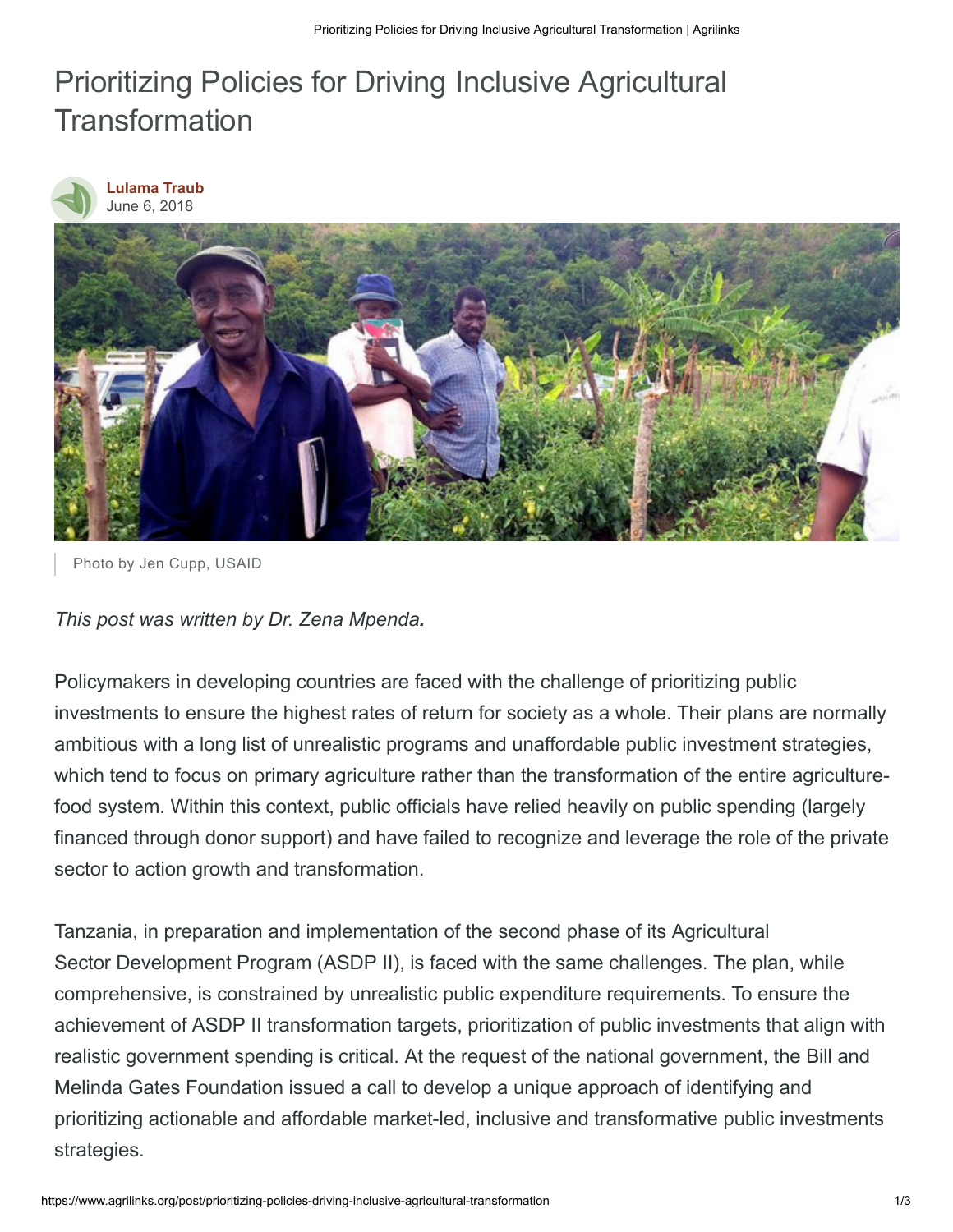In answer to this call, the Regional Network of Agricultural Policy Research Institutes [\(ReNAPRI\) members, the Bureau for Food and Agricultural Policy \(BFAP\) and Sokoin](http://www.renapri.org/)e University [of Agriculture \(SUA\), in collaboration with the International Food Policy Research Institute \(IFPRI\),](http://www.sua.ac.tz/) used a combination of quantitative and qualitative tools in a market-led approach. The depth and granularity of the value chain analysis, in conjunction with the breadth and consistency of the Commutable General Equilibrium (CGE) and Partial Equilibrium (PE) models, resulted in the blending of approaches as shown in Figure 1.

## **Figure 1: Combined Modelling Approach: Toward a market-led, inclusive agricultural transformation**



This first-of-its-kind combined modelling approach enabled the effective prioritization of public investments in primary agriculture and secondary sectors along three criteria; namely, market-led, inclusiveness and agricultural transformation as illustrated in Figure 2.

## **Figure 2: Ranking of Commodity Value Chains**